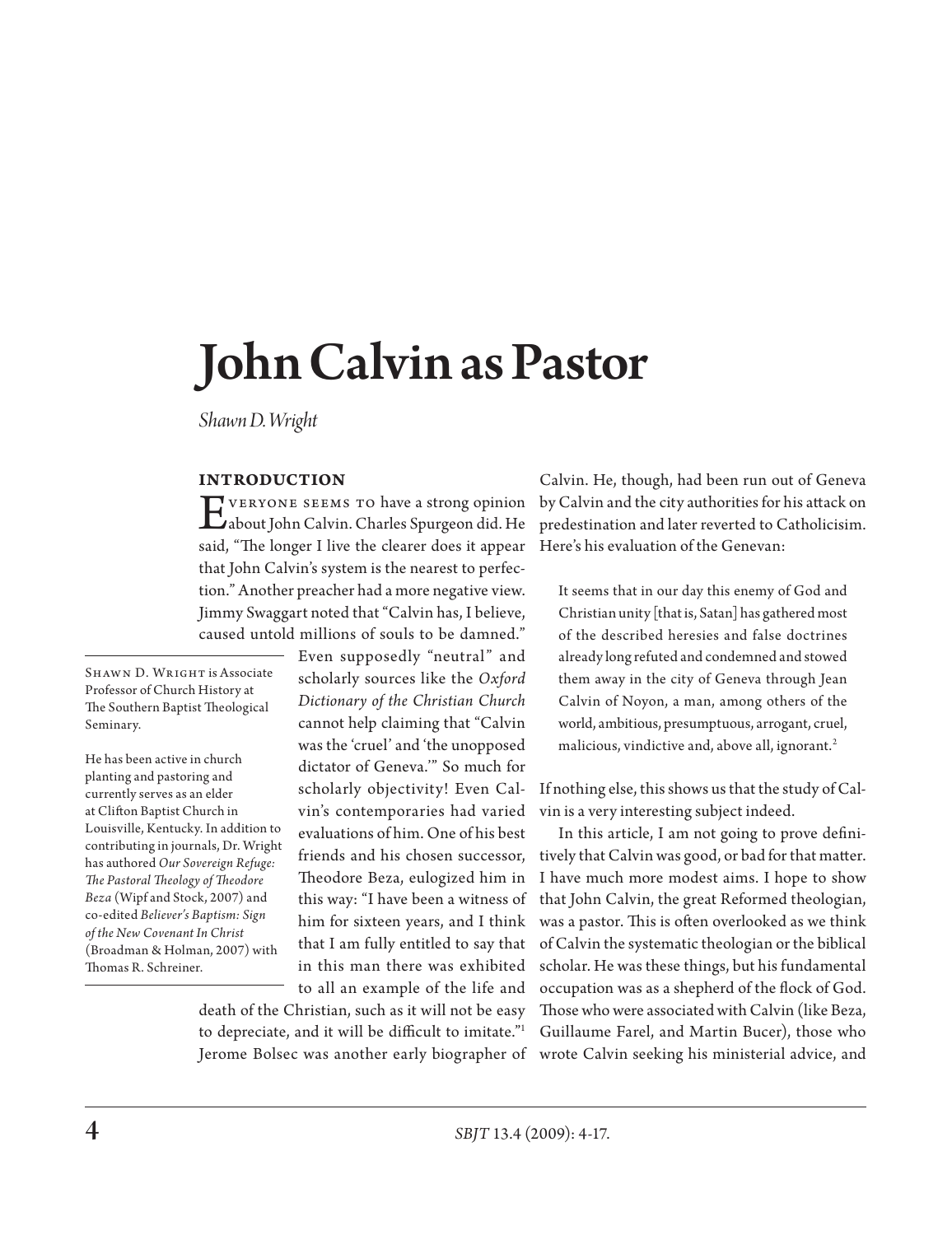those who heard him regularly preach in one of the three churches in Geneva knew that he was at heart a pastor. Ministry consumed Calvin's life. After his "sudden conversion" to the Lord, as he called it, Calvin's life—except for an aborted attempt to be a reclusive scholar—was consumed with the labors of a pastor.<sup>3</sup>

We can see this in numerous ways. First of all, we can read the agendas that Calvin wrote directing the Genevan church to change in a more biblical direction. His *Ecclesiastical Ordinances* as well as his *On the Necessity of Reforming the Church* fall into this category. Second, we could peruse his *Catechism*, written to clarify basic Christian doctrines and instruct the populace of Geneva in the new-found truth of Protestantism. This was important enough to Calvin that he revised it and released it in a second edition. Third, we could look at Calvin's massive epistolary output, quite a bit of which is pastoral in nature. He was often asked to pastor persons from a distance, through letters, and he did so willingly and thoroughly. Fourth, we could pay attention to the many liturgical innovations that Calvin wrought first in Strasbourg and then throughout his ministry for about twenty-three years, from 1541 to 1564, in Geneva. Not only did Calvin the pastor work tirelessly to produce an order of service for the young church and write out special orders for the sacrament of the eucharist and the celebration of marriages, but he also pioneered efforts in the Reformed churches to prioritize the singing of the Psalms in corporate worship. Fifth, we might pay attention to Calvin's sermons, regularly filled with sensitive, or forceful, applications to the weary Genevan congregation. Sixth, we could notice several of Calvin's occasional treatises that are at heart pastoral in nature. For example, his *Reply to Sadoleto* may be the best short introduction to the pastoral flavor of Calvin's thought. In all of these ways we see that Calvin was a pastor.<sup>4</sup>

And we also see Calvin's pastoral emphasis in his magnum opus, *The Institutes of the Christian Religion*, for which Calvin is most famous. When

we remember that *institutio* meant "instruction" for Calvin and remember that Calvin's first audience in this book was not seminary students but rather Protestant pastors and laypeople—as is shown by Calvin's own translations of the *Institutes* out of Latin into French so that the beleaguered French Protestants could read it—we get a firm clue that this greatest of all Protestant reformational treatises is intensely pastoral. For the sake of time, we will limit our attention to Calvin's pastoral theology seen in his *Institutes*.

# **CALVIN'S PASTORAL THEOLOGY IN the** *Institutes*

Indeed, it may be its pastoral orientation that makes the *Institutes* so relevant for twenty-first century readers.5 I think that it is this pastoral focus, which gives the *Institutes* its "feet," so to speak, and allows modern readers to connect so familiarly with Calvin, even though he inhabited a different world—several religious, political, social, and intellectual revolutions ago. In fact, I believe that Calvin's "pastoral vision," that is, his view of the priority of God and a relationship that all human beings must have with him in either friendship or judgment, permeates the *Institutes* and makes it intensely relevant for us. For Pastor Calvin would remind us that although we may not be newly-Protestantized, French refugees concerned with maintaining our liberties from Savoy and France and often frustrated by the heavy-handed policies of big-brother Bern, we are the same sort of persons as they were, having to do with the same God, and on a similar pilgrimage to the same destinies.<sup>6</sup>

At the very beginning of the *Institutes*, we are confronted with Calvin's pastoral emphasis. Here he lays out the rubric he will employ for the next 1,487 pages, in the standard English translation. Calvin's entrée for the whole work is this: "Nearly all the wisdom we possess, that is to say, true and sound wisdom, consists of two parts: the knowledge of God and of ourselves."7 We must know God; and we must know ourselves. These two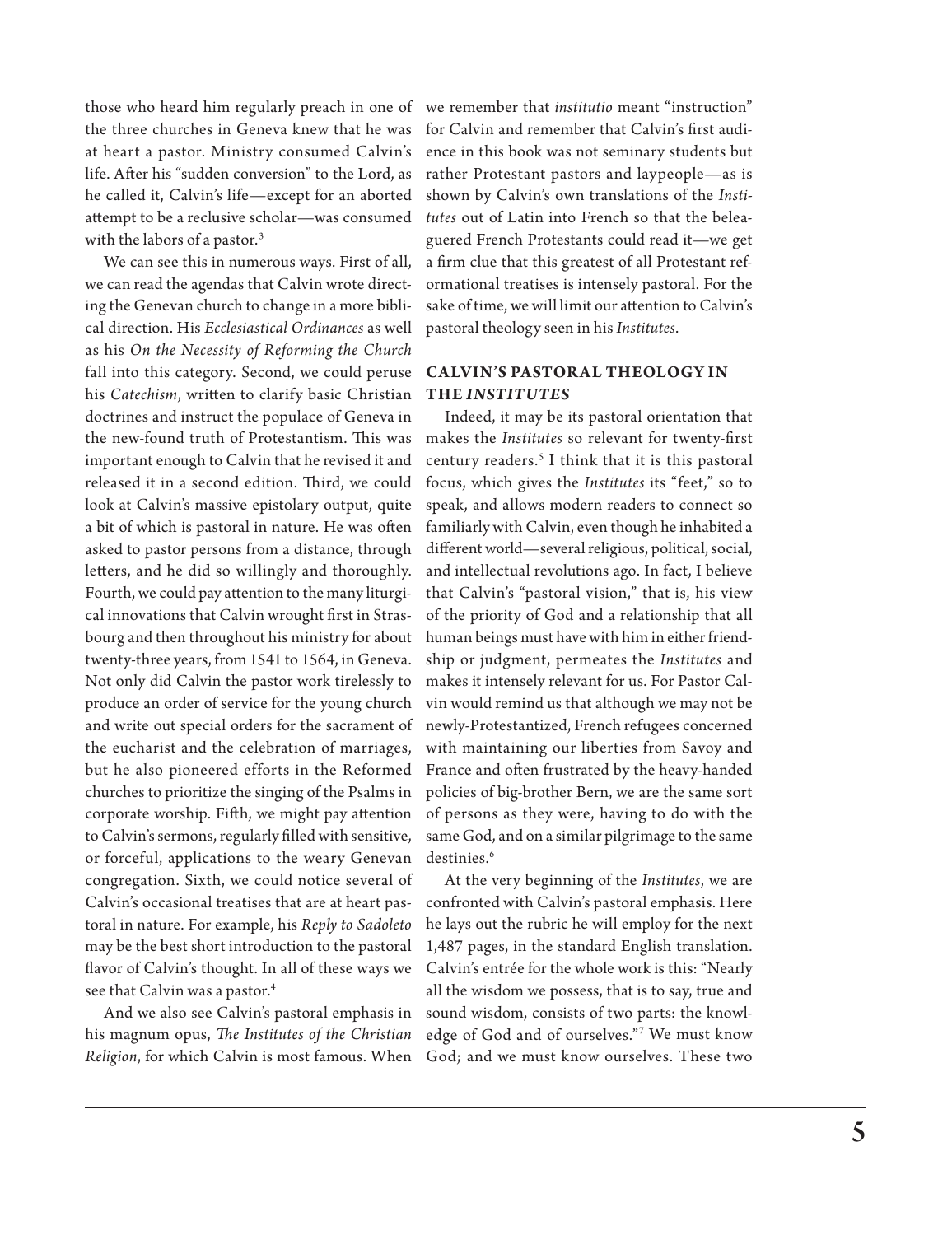"knowledges" are correlative, related to each other have begun the journey to have true knowledge in such a way that in order to do the one, we must do the other. We see that Calvin was not merely about increasing his readers' data set; he didn't just want to give them more information. His labors had a relational end. His goal was to bring his readers into a relationship with the living God, and this relationship would be enriched as they understood themselves—and themselves in relation to God—better.

Just a few pages later, Calvin gives us another glimpse into the pastoral motivation for the *Institutes*. His goal in this work is to develop heart-felt "piety" in his readers.8 This piety will lead them into a growing, more vibrant *relationship* with the Lord. Note his logic:

I call "piety" that reverence joined with love of God which the knowledge of his benefits induces. *For* until men recognize that they owe everything to God, that they are nourished by his fatherly care, that he is the Author of their every good, that they should seek nothing beyond him they will never yield him willing service. Nay, unless they establish their complete happiness in him, they will never give themselves truly and sincerely to him.<sup>9</sup>

He goes on to elaborate this even more. True knowledge of God, he notes, is extremely relational and affectionate. It's this knowledge he desires for his readers. "What help is it," he asks, "to know a God with whom we have nothing to do?" True knowledge of God leads to two vibrant realities in a person's life: first, it teaches one to "fear and reverence" the sovereign Lord; second, "with it as our guide and teacher, we should learn to seek every good from him, and, having received it, to credit it to his account."10 We see, then, that Calvin's goal is not just more intellectual understanding on the part of his readers. The intellectual understanding he hopes to impart throughout the *Institutes* has two tangible goals. Whether or not these goals are met in his readers will, in effect, determine if they

of God. On the one hand, he hopes that God will be honored as believers learn more about him and show him greater reverence. On the other hand, he desires that believers will worship God more wholeheartedly and seek their every good from him. He thus ends the second brief chapter of the work by summarizing his goal. He desires for his readers "pure and real religion" which is "faith so joined with an earnest fear of God that this fear also embraces willing reverence, and carries with it such legitimate worship as is prescribed in the law."11 Pure religion, according to Pastor Calvin, is gauged by its tangible effects in one's life.12

It would be well worth your time to read and ponder Calvin's first two chapters in the *Institutes*, which are just nine pages long, if you've not had the opportunity to do that before. But I want to try to do three other things in an attempt to outline the contours of Calvin's pastoral theology. First, I will try to quickly sketch out for us John Calvin's "pastoral vision." Second, I will briefly note the important role Calvin assigns to pastors as the central human agents in implementing and teaching this pastoral vision. Third, I will show the way that Calvin applied this pastoral vision in two instances in the *Institutes*.

#### *"Pastoral Vision"*

Let's first of all then notice Calvin's "pastoral vision." As far as I know, Calvin never used the word "worldview" to speak of this. But that is what I am attempting to unpack in Calvin. What was Calvin's pastoral worldview, his vision of reality that influenced what he did, wrote, preached, and prayed? Like you and me, Calvin believed things that deeply influenced his pastoral practice. I think we can see that vision encompassing five different aspects.

The first aspect of Calvin's pastoral vision is the glorious God. God is the one constant reality in the universe. Although Calvin does not include a section elaborating on the existence and attributes of God—except for a rather brief discussion of the divine Trinity, the Lord is in many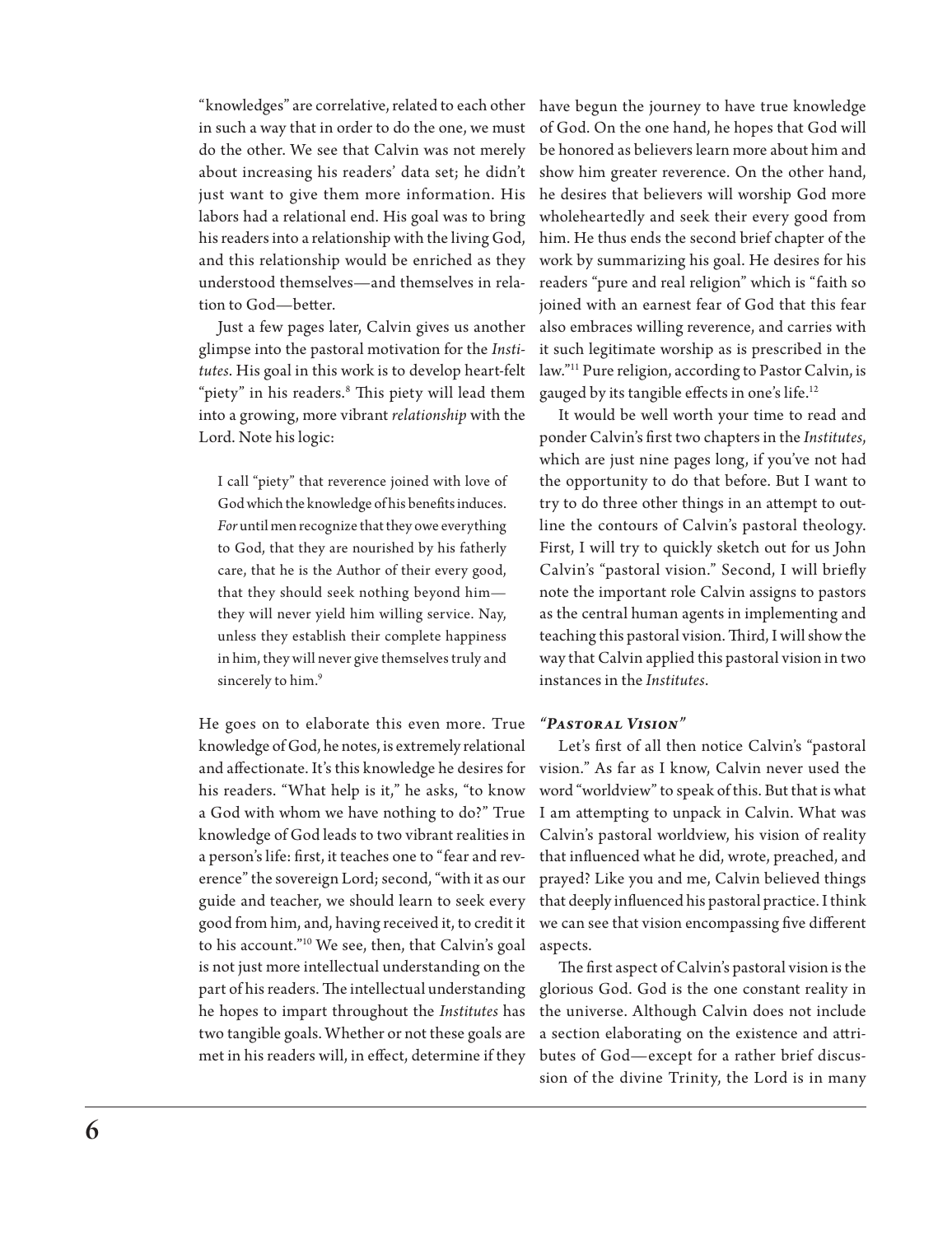ways the central actor in the *Institutes*. He is the sovereign King, around whom everything in his creation revolves. Thus he truly is the Lord. He is holy and majestic, and therefore all worship is due to him. We are all obligated, thus, to adore him: "Adoration," says Calvin, "I call the veneration and worship that each of us, in submitting to [God's] greatness, renders to him."13 We submit to God's greatness and give him worship. "We should wish," Calvin observes, "God to have the honor he deserves; men should never speak or think of ity from more of a pastoral angle. Calvin believed him without the highest reverence."14 In addition to being gloriously majestic, the Lord is also the Father of his children. Therefore, they are to find their joy in knowing him. Calvin stresses throughout the *Institutes* that sinners—dead in their sin and confirmed in their opposition to God—cannot save themselves. God must do that, and he does that through his regenerating activity. There is no such reality as "free will" in sinners that allows them to seek spiritual good; for that they require "special grace, which only the elect receive through regeneration."15 In another place, Calvin very affectionately recounts that the Lord gives us "great occasion" "to contemplate his mercy" by often pursuing "miserable sinners with unwearied kindness, until he shatters their wickedness by imparting benefits and by recalling them to him with more than fatherly kindness!"16 So, Christians should rejoice in God and find their greatest joy in knowing him and being forgiven by him.

The second aspect of Calvin's pastoral vision is his view of humanity. Remember, Calvin stresses that we must know ourselves if we are to know God better. So, what must we know about ourselves? What did Pastor Calvin know about the people he was shepherding?

We could begin by noting Calvin's discussion in Book One, on God the Creator, where he recounts that as those who are the creatures we are absolutely dependent on God. God not only created us, but he sustains our every breath, and providentially does all for us. We are absolutely dependent on him. The fact that we are created in God's image brings great potential to humanity not the least of which is knowing the living Lord. The problem, though, is that the image has been starkly shattered through Adam's sin.<sup>17</sup> As those with great potential, then, we require someone outside of us to save us. This becomes the foundation for later "Calvinism's" soteriology and its emphasis on monergism, the necessity of God's saving his people.

But I want to trace out Calvin's view of humanthat persons were extremely complicated. They can be viewed from several perspectives, all of which need to be engaged by God's truth if it is to result in their eternal good. Of course, people are thinking beings. That's why Calvin taught them the truth, so that they would *know* the truth and be conformed to it. That point alone accounts for the almost Herculean efforts of the reformer to explain, comment on, and preach biblical truth for most of his adult life. But we must note that Calvin believed people were more than intellects. They were also affectionate beings, filled with *love* for various things. These affections were often misplaced, so that if men were not honoring the true God they will almost have to find some false god to reverence because of their very nature to love *some thing*. This recognition of people's God-given affectionate nature probably accounts for Calvin's desire to have the Psalms sung in Christian worship; music was a gift of God useful in tuning the affections of God's people towards him. It also explains Calvin's stark—and sometimes surprising—affectionate language about the importance of loving God our Father. Christians are those who should be growing in love for God in our piety and who should take more and more joy in knowing Christ. But there's yet a third aspect to human nature; we're more than knowing and loving beings. We're also beings who have, and who seek, *experiences*. Calvin did not deny the experiential importance of knowing God. Perhaps we see this aspect of persons most strikingly in Calvin's explanation of what takes place when a Chris-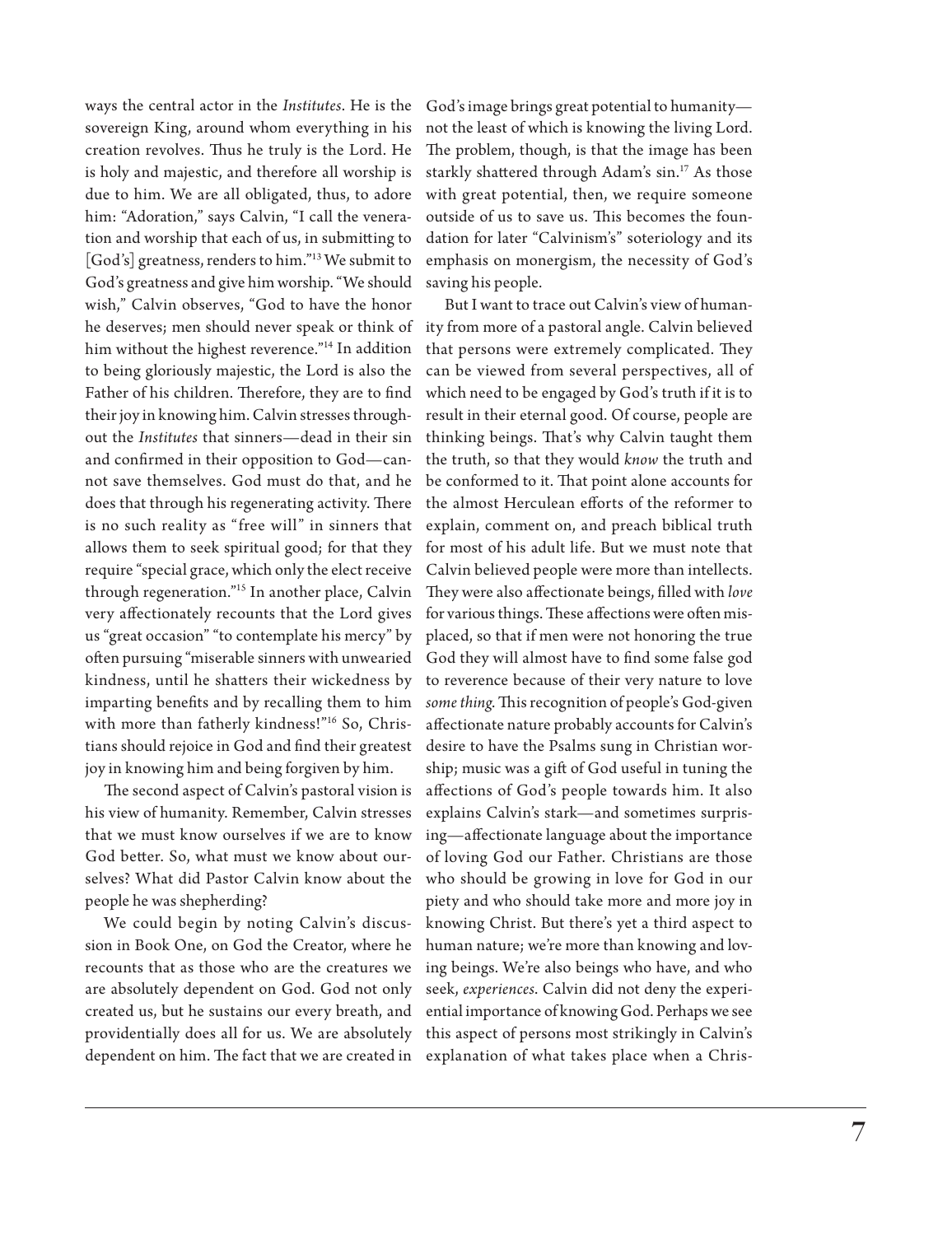tian receives the Lord's Supper. Although Calvin has numerous definite things to assert about the eucharist, at one point he admits that he cannot define exactly what transpires when a Christian receives the elements. Ultimately, it's a "mystery, which I see that I do not even sufficiently comprehend with my mind." So Calvin continues,

I urge my readers not to confine their mental interest within these too narrow limits, but to strive to rise much higher than I can lead them. For, whenever this matter is discussed, when I have tried to say all, I feel that I have as yet said little in proportion to its worth. And although my mind can think beyond what my tongue can utter, yet even my mind is conquered and overwhelmed by the greatness of the thing. [Do you sense Calvin's experiences here?] Therefore, nothing remains but to break forth in wonder at this mystery, which plainly neither the mind is able to conceive nor the tongue to express.<sup>18</sup>

The eucharist is something a Christian ultimately experiences, even though its significance cannot be finally understood.

Calvin didn't try to dichotomize these components of human nature. He addressed his congregation—and his readers—as multifaceted, complicated people. And all of our being needs to be engaged with biblical reality so that we not only know ourselves but also grow in knowledge of God—as we know him and his care for us, as we grow in love towards him, and as we experience his goodness and faithfulness to us. Indeed, I believe that you see Calvin alluding to each of these three components in humanity in his discussion of "piety" and "true religion" that we looked at previously.

The third aspect of Calvin's pastoral vision concerns the chief mark of a Christian, faith in Jesus Christ. Faith—belief in Christ and trust in his death for you—is the chief defining point of a Christian, according to Calvin. So the reformer takes pains to stress the sufficiency of Christ's death for sinners. There is nothing lacking in the atoning work of the Mediator that should leave us trembling before the judgment seat of God. No, Christ has made complete atonement. And, even more than that, by faith a believer is now united with Christ. Present union with Christ is, in fact, one of Calvin's chief doctrines. These derive from faith, which Calvin defines as "a firm and certain knowledge of God's benevolence toward us, founded upon the truth of the freely given promise in Christ, both revealed to our minds and sealed upon our hearts through the Holy Spirit."19 So, Calvin viewed his congregation as those saved by the mercy of the Father, through the sacrifice of the Son, granted faith by the Holy Spirit, and presently united to Christ by faith.

Although we might conclude from this that Calvin, therefore, viewed the life of a Christian as a comfortable, easy period on the way to heaven, this would be to neglect the fourth aspect of Calvin's pastoral vision. Calvin thought the life of a Christian was a battle, an extremely difficult pilgrimage as the believer wearily struggled to get to his final home in heaven.<sup>20</sup> And the battle, according to Calvin, was brutal. It involved spiritual forces that were out to shipwreck the faith of Christians—if that were possible. Not only were Christians assaulted by spiritual forces outside of themselves, but they were also hindered by their remaining sin. The life of a Christian was thus a life of denying himself; a life of continual repentance exemplified in the habit of bearing Christ's cross by humbly submitting to God. One of Calvin's great pastoral burdens was, thus, not just to strengthen his readers for the battle. It was also to remind them that the battle—with its many attendant hardships—was normal. This is what they should expect in this life. Calvin spells this out in great detail in the only part of the *Institutes* that was published as a separate entity during his lifetime, his discussion of the Christian life in Book 3. But he alludes to it in other places as well. For example, while refuting Servetus's over-realized eschatology, Calvin observes,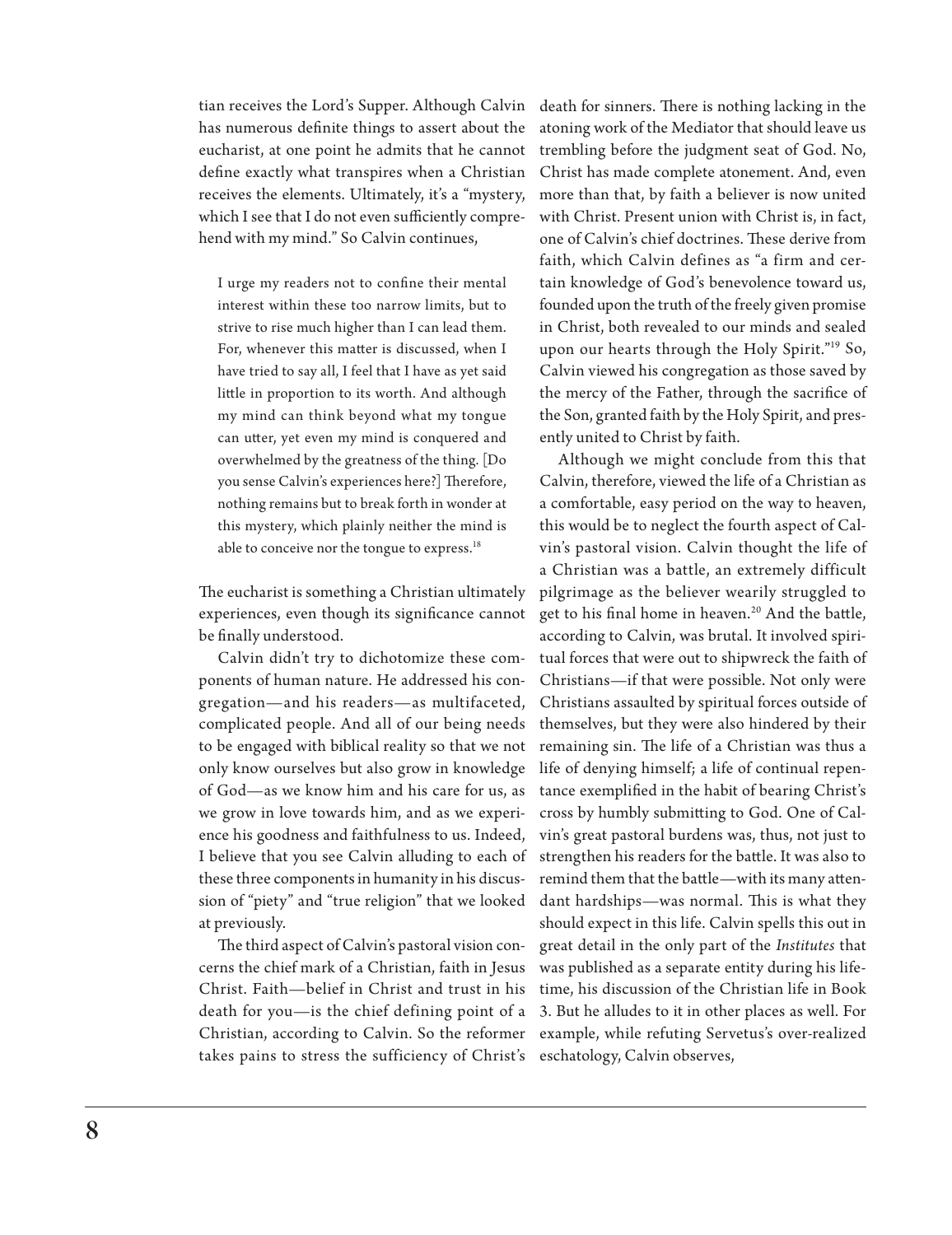I admit, indeed, that in believing Christ we at once pass from death into life. But at the same time we must remember that saying of John's: although we know that "we are the children of God, it does not yet appear … until we shall become like him, when we shall see him as he is." Although, therefore, Christ offers us in the gospel a present fullness of spiritual benefits, the enjoyment thereof ever lies hidden under the guardianship of hope, until, having put off corruptible flesh, we be transfigured in the glory of him who goes before us. Meanwhile, the Holy Spirit bids us rely upon the promises, whose authority with us ought to silence all the barkings of that unclean dog [Servetus].21

The fifth aspect of Calvin's pastoral vision was its eternal scope. We've already seen the manner in which Calvin spoke of the Christian life as a pilgrimage. The pilgrimage was a journey to heaven for believers. At the final resurrection, in heaven, they would experience God's gracious presence in its fullness. Unbelievers, however, would receive eternal punishment for their proud dismissal of God's lordship in their lives. This eternal reality influenced all that Calvin did as a pastor. He was shepherding people who would live forever either in God's glorious presence in joy, or suffering God's wrathful vengeance in hell.<sup>22</sup> Heaven would be glorious, and Calvin urged his readers to think often of its truthfulness, especially since in this life "hardships distress us." "He alone," Calvin asserts, "has fully profited in the gospel who has accustomed himself to continual meditation upon the blessed resurrection."23 We see his pastoral heart shining forth when he encourages his readers that, although we can't speak definitively about our experience of heaven now, in that day "in the very sight of it there will be such pleasantness, such sweetness in the knowledge of it alone ... that this happiness will far surpass all the amenities that we now enjoy."24 On the other hand, hell would be awful; its reality should, in an opposite fashion, fill unbelievers with dread. Hell is eternal

in nature because "God's majesty, and also his justice, which they have violated by sinning, are eternal."25 So Calvin presses upon his readers the dreadful reality of hell:

Because no description can deal adequately with the gravity of God's vengeance against the wicked, their torments and tortures are figuratively expressed to us by physical things, that is, by darkness, weeping, and gnashing of teach, unquenchable fire, an undying worm gnawing at the heart. By such expressions the Holy Spirit certainly intended to confound all our senses with dread.... So we ought especially to fix our thoughts upon this: how wretched it is to be cut off from all fellowship with God. And not that only but so to feel his sovereign power against you that you cannot escape being pressed by it.<sup>26</sup>

John Calvin pastored with eternity—and the eternal condition of his listeners and readers—always in his mind.

This, then, is the outline of Calvin's pastoral worldview. First, its God-centeredness. Second, its robust view of humanity. Third, its stress on the work of Christ and the necessity of trusting him. Fourth, its admission that the Christian life is the path of a difficult pilgrimage. And, fifth, its eternal focus.

### *The Role of the Pastor in Implementing this "Pastoral Vision"*

Now, we can look briefly at Calvin's view of the role of the pastor in the implementation of this "pastoral vision." First of all, we can note Calvin's own statements about the role of a pastor.<sup>27</sup> The pastor of God's church "is not to divert the ears with chatter, but to strengthen consciences by teaching things true, sure, and profitable."28 The pastor is not to hide the realities of life; rather, he is to strengthen believers for the battle they are in. Calvin makes a similar statement in his discussion on the value of a Christian privately speaking about his troubles to his pastor; "he should beg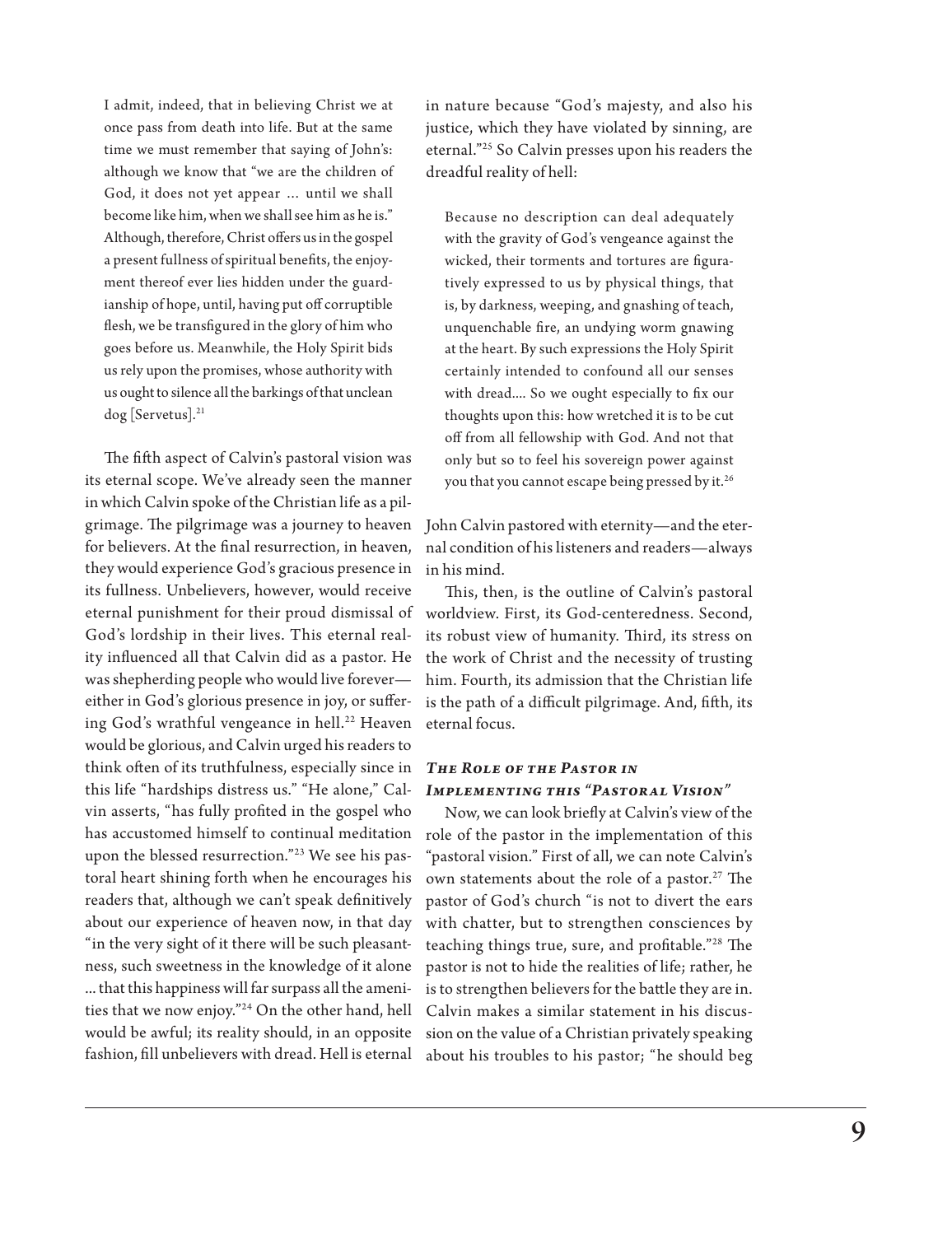the private help of him whose duty it is," Calvin life."33 In this the church needs to trust the Lord reminds his readers, "both publicly and privately to comfort the people of God by the gospel teaching."29 The pastor's role, wedded to the teaching of the word, is to bring comfort to those who by grace are God's children.

In Book Four, "The External Means or Aids by Which God Invites Us into the Society of Christ and Holds Us Therein,"—the longest of the four books in the *Institutes*—Calvin speaks at length about the role of the pastor. He notes there that the pastor's task is essential to the growth, edi-*Application of Pastoral Vision* fication, and perseverance of the church.<sup>30</sup> The pastor is essential not only as a counselor and comforter; he is also essential as a preacher of truth and an example of faithfulness in the midst of the Christian pilgrimage. God is the only one who can change Christians; more than that, he is the only one who can sustain them in the hardships of life on their journey to heaven. So, his voice must be heard in the church. And his voice is heard through the voice of the preacher. Thus Calvin notes that "among the many excellent gifts with which God has adorned the human race, it is the singular privilege that he deigns to consecrate to himself the mouths and tongues of men in order that his voice may resound in them."31 It is for this reason that throughout the *Institutes*  Calvin argues that the word of God and the Spirit of God function in tandem with each other. The error of groups such as the Catholic Church and the radical Anabaptists is that they in effect try to separate the Spirit of God from his word. But a faithful pastor will not do that. He will recognize that the Spirit functions by giving and sustaining vital Christian life through his word preached. Therefore, he will preach the word. And, lastly, he will model this very same word for believers. Calvin stresses the importance of evident piety in the lives of pastors. "Learning joined with piety"32 is Calvin's way of speaking of the requirements of a pastor. Or, as he also says, the only ones who should be chosen by the church to be their pastors are ones "who are of sound doctrine and of holy

to supply them with orthodox and pious pastors, for "[t]hose whom the Lord has destined for such a high office, he first supplies with the arms required to fulfill it, that they may not come empty-handed and unprepared."34 The living God must be heard by his people. And he will be heard by them; he does it as pastors faithfully proclaim his word to his people and as they try to model to his people true Christian piety.

Now I want to move into our third section. Here I want to show the way in which Calvin operated pastorally in two particular doctrines in the *Institutes*. These two—first, God's sovereignty in providence and predestination, and, second, the purpose of prayer in the Christian's life—are just helpful examples of what we see Calvin doing in the pages of the *Institutes*. Throughout, Calvin makes two regular pastoral applications: first, the necessity of submitting to and adoring the sovereign God and, second, Calvin's desire to comfort weary Christians by reminding them of the reality of their sovereign heavenly Father. These pastoral applications permeate all of the *Institutes*.

### *God's Sovereignty in Providence and Predestination*

First, then, we will notice the manner in which Calvin dealt with the sovereign authority of God, especially as he presented it in his discussion of providence and predestination. We need to note first of all that Calvin carefully defines his understanding of providence: "Providence means not that by which God idly observes from heaven what takes place on earth, but that by which, as keeper of the keys, he governs all events."35

In the course of his discussion of providence, Calvin takes pains to differentiate carefully his understanding from numerous deviations from the truth. On the one hand, Calvin's is not a fatalistic doctrine. In providentially governing his creation, the Lord makes use of secondary agents who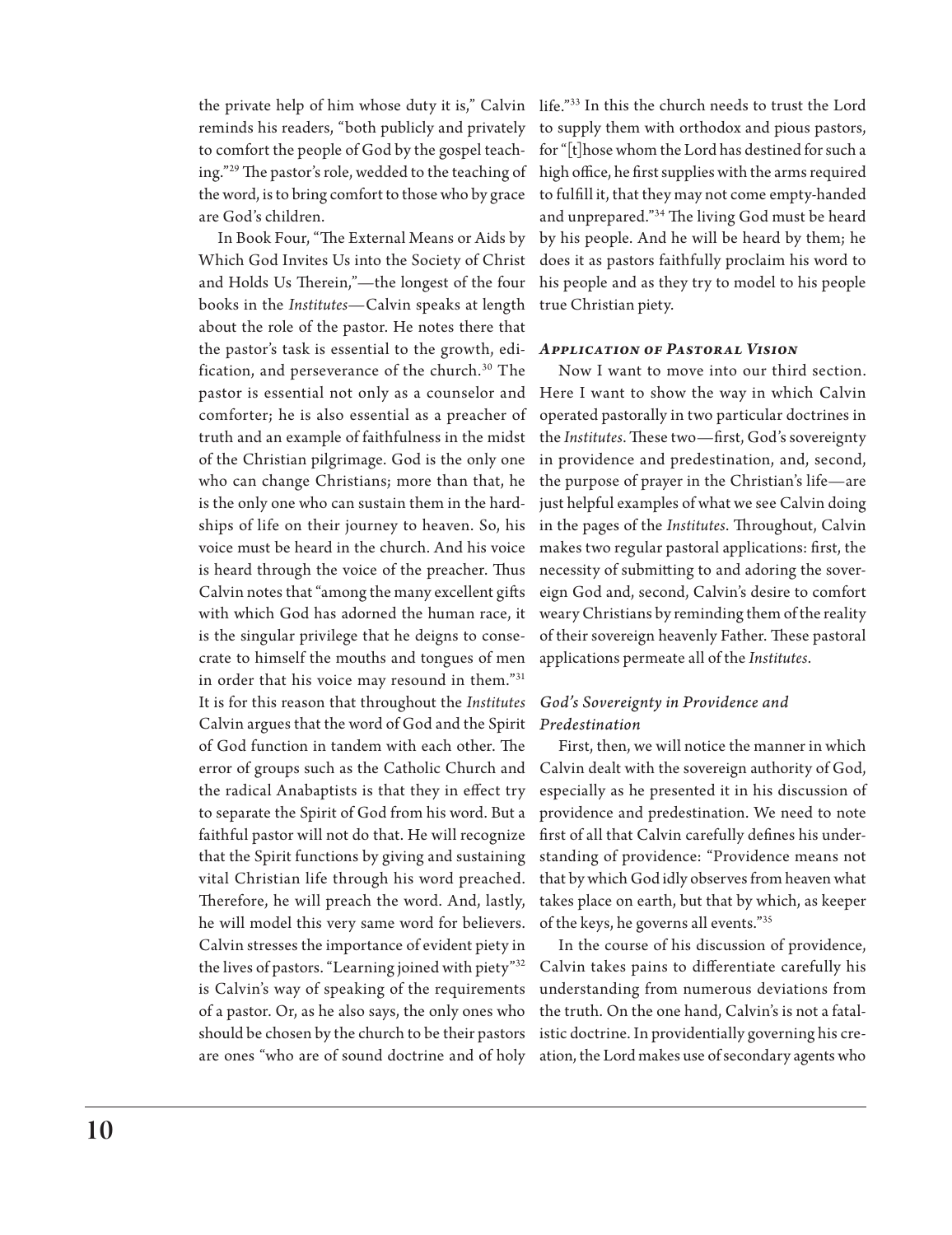do what they want to do, yet who, in the process, are culpable for their choices. The Lord is thus completely sovereign, but he never sins. On the other hand, Calvin spends much of his discussion defending the point, as he says, that "nothing at all in the world is undertaken without [God's] determination."36 God determines everything that happens. He is in complete, absolute control of everything that occurs in his creation. Everything. Even that which is difficult for us to understand and which may be hard for us to accept. Our weaknesses do not limit God's authority.

But what is Calvin's pastoral reason for stressing God's perfect, sovereign providence? Fortunately the reformer does not leave us wondering but tells us explicitly what his two pastoral motivations are. So, first of all, he notes that only such a doctrinal presentation glorifies God. People who deny God's complete providence "defraud God of his glory."37 Any presentation that neuters God's involvement and carrying out of his purpose in the world is not only an error. One may even be motivated by a desire to get God "off the hook" for evil. As well-intentioned as Calvin's detractors may be, though, nevertheless they are robbing God of his glory. The Lord will be known and worshiped as the One whose "will is said to be the cause of all things.... [H]is providence [is] the determinative principle for all human plans and works."38 A biblical notion of providence thus honors God the creator and sustainer.

On the other hand, only this robust view of God's providential ordering of the universe can comfort Christians in this troubled life. Calvin notes this in the same context where he initially argues that providence alone brings glory to God. There he says that "in times of adversity believers comfort themselves with the solace that they suffer nothing except by God's ordinance and command, for they are under his hand." Those who fight against the doctrine of providence thus deny themselves "a most profitable doctrine."39 Calvin the pastor calls on his readers to submit to the clear man. For all are not created in equal condition;

this.40 In fact, nothing can be more profitable for a Christian than to be convinced of this truth.<sup>41</sup> If one does not believe God's perfect providence, you have entered treacherous waters where the evil and unbounded forces of the world can have their way with the Christian. In a sense, the non-providencebelieving-Christian is stupidly denying himself the precious certainty of God's fatherly care for him.<sup>42</sup> So Calvin urges his readers to trust tenaciously in God's providence because of the numerous benefits which will come into such a person's life.<sup>43</sup> That person will display "gratitude of mind for the favorable outcome of things, patience in adversity, and also incredible freedom from worry about the future," says Calvin.<sup>44</sup>

We see, then, the way in which Calvin pastorally frames his discussion of providence. He appeals to two goods which result from a Christian's holding to this biblical truth. God is glorified. And the Christian is comforted. The two are not antithetical but work perfectly together for a believer who is growing in piety to reverence and love his God. As Calvin states, a Christian restrains himself "from sinning, not out of dread of punishment alone; but, because [he] loves and reveres God as Father, [he] worships and adores him as Lord."45 God receives the worship that is his due, and the Christian believer is comforted in knowing God as his heavenly Father.

testimony of Scripture. It is for our good that we do rather, eternal life is foreordained for some, eternal We can be briefer in pointing out Calvin's pastoral emphases in his discussion of predestination, since in many ways this doctrine is a specific application of God's providence, according to Calvin. Predestination is God sovereignly determining from eternity past whom he will graciously save and whom he will justly condemn.<sup>46</sup> Calvin does not shy away from asserting that this predestination activity of God is "double," encompassing both those elected for salvation and those elected for damnation. "We call predestination God's eternal decree," says Calvin, "by which he compacted with himself what he willed to become of each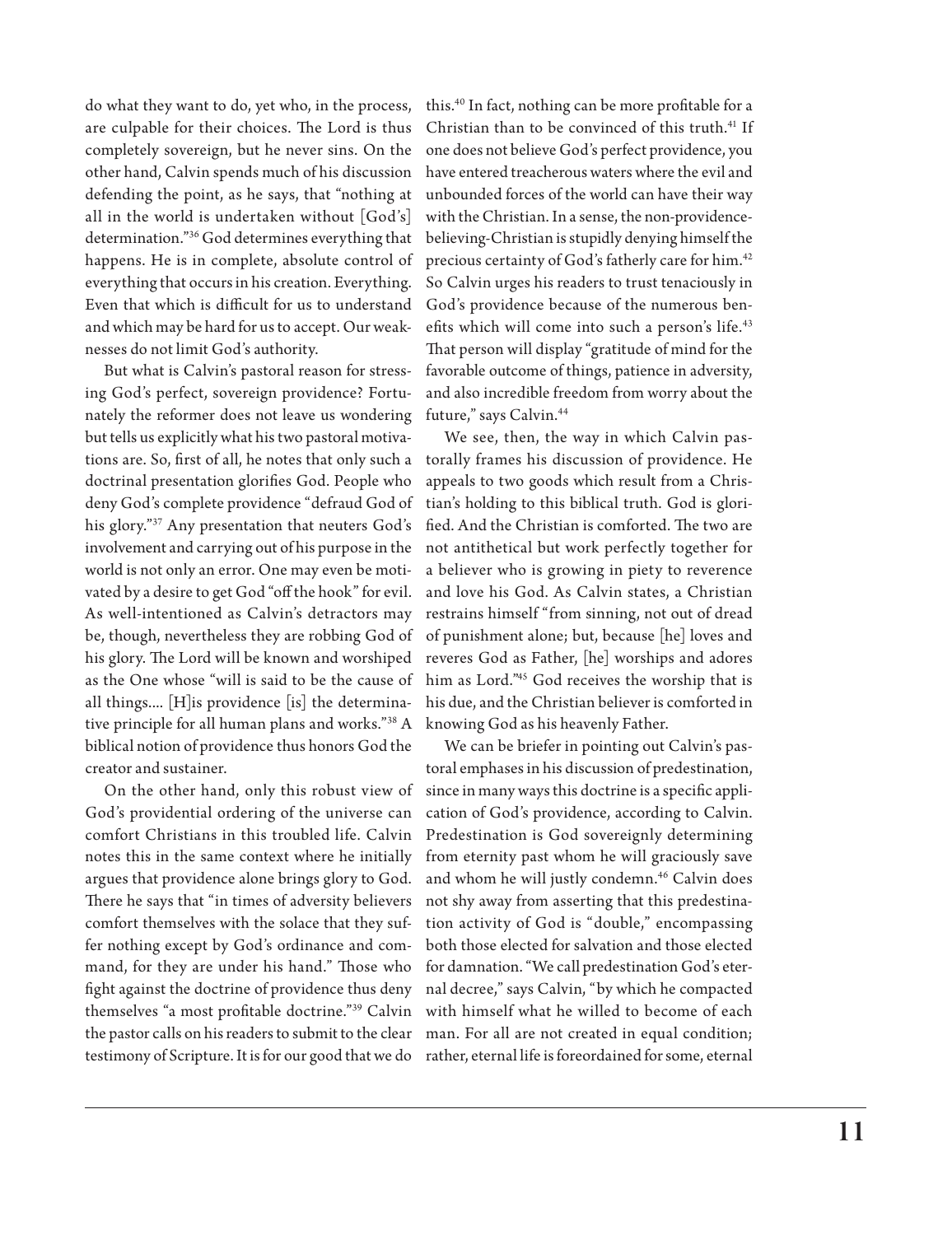damnation for others. Therefore, as any man has been created to one or the other of these ends, we speak of him as predestined to life or to death."47 Or, as he asserts in another place,

As Scripture, then, clearly shows, we say that God once established by his eternal and unchangeable plan those whom he long before determined once for all to receive into salvation, and those whom, on the other hand, he would devote to destruction. We assert that, with respect to the elect, this plan was founded upon his freely given mercy, without regard to human worth; but by his just and irreprehensible but incomprehensible judgment he has barred the door of life to those whom he has given over to damnation.<sup>48</sup>

Calvin spends a great deal of time noting the biblical rationale for this assertion. As he says, the doctrine must be taught because it highlights in poignant fashion that God's grace is the reason for our salvation, and in this God is glorified.<sup>49</sup>

But of great interest to us in the pastoral usefulness of this doctrine according to Calvin. First of all, Calvin points out that belief in this doctrine—according to which God is both the sole efficient agent of salvation and the just judge of those condemned to hell—functions at one level to glorify God. The Lord stands out according to this doctrine as "the Lord." No one can oppose his desire to act as he chooses. This is especially clear in the case of the reprobate, those whom God determines will be damned. In discussing the Lord's rejection of Esau, for instance, Calvin notes that it would have been most easy for the Lord to say that he rejected Esau because of the evil works he performed. But he didn't do that. Rather, God "contents himself with a different solution, that the reprobate are raised up to the end that through them God's glory may be revealed."50 Throughout his discussion, Calvin argues that we must let God determine what God will determine about persons; his will alone will be done. Rather than seeking to implicate God for injustice in election,

we must remember that "God's will is so much the highest rule of righteousness that whatever he wills, by the very fact that he willed it, must be considered righteous."51 We must not be embarrassed to discuss this doctrine, as if God were embarrassed by it. If he were, he wouldn't have put it in Scripture. Calvin notes this while commenting on Rom 9:20-21. Paul, he notes, "did not look for loopholes of escape as if he were embarrassed in his argument but showed that the reason of divine righteousness is higher than man's standard can measure, or than man's slender wit can comprehend."52 In this fact God will be glorified.

In a similar fashion, belief in God's predestinating activity should have salutary effects in a believer's life, according to Calvin. This is one of the most fascinating aspects of the Reformer's doctrine of predestination—he believes it should comfort believers rather than cause them to despair! Predestination is "very sweet fruit," he says. Have you heard double predestination presented in that way!? It's sweet to the Christian, because "We shall never be clearly persuaded, as we ought to be, that our salvation flows from the wellspring of God's free mercy until we come to know his eternal election, which illumines God's grace by this contrast: that he does not indiscriminately adopt all into the hope of salvation but gives to some what he denies to others."53 It's sweetness, then, comes from seeing the completely gracious character of our salvation. If you want comfort, look to God's election. Look to it by asking if you have faith in Christ. If you trust in Christ, you can be assured of your election because, says Calvin, "it is certain that faith is a singular pledge of the Father's love, reserved for the sons whom he has adopted." "No man," he says, "makes himself a sheep but is made one by heavenly grace."54

According to Calvin predestination is also "sweet fruit" because it leads a believer to have assurance of salvation, for the God who elected and granted faith to the Christian will sustain him throughout his life. As Calvin argues, "For those whom Christ has illumined with the knowledge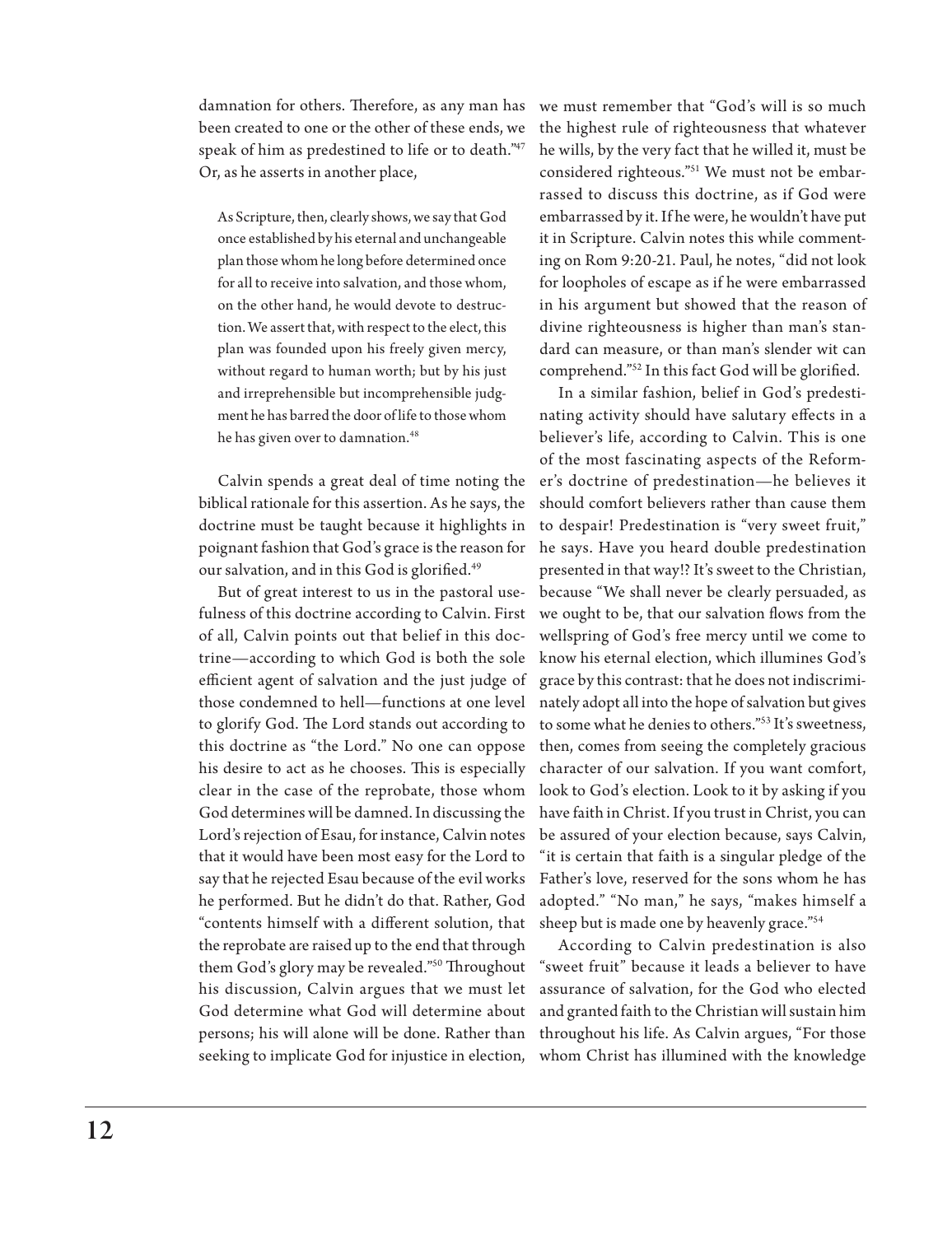of his name and has introduced into the bosom of his church, he is said to receive into his care and keeping. All whom he receives, the Father is said to have entrusted and committed to him to keep unto eternal life."55 Rather than asking if God's love for us will remain constant, believers may be convinced "that they are out of danger of falling away because the Son of God, asking that their godliness be kept constant, did not suffer a refusal. What did Christ wish to have us learn from this but to trust that we shall ever remain safe because we have been made his once for all?"56

Another benefit of belief in this doctrine, according to Pastor Calvin, is that it teaches a believer humility. Several times throughout the *Institutes* Calvin notes that humility should be the defining mark of a Christian. For example, he quotes Augustine approvingly who commented that "When a certain rhetorician was asked what was the chief rule in eloquence, he replied, 'Delivery'; what was the second rule, 'Delivery'; what was the third rule, 'Delivery'; so if you ask me concerning the precepts of the Christian religion, first, second, third, and always I would answer, 'Humility.'"57 This should be a joy, not a cause of discomfort, for a Christian. For one who knows he is saved only because of God's grace, and who is resting in this salvation, humility can result without the fear that a Christian must just "maintain appearances." The only thing that matters is God's loving election. Thus, Calvin argues that nothing will

suffice to make us humble as we ought to be nor shall we otherwise sincerely feel how much we are obliged to God [as the truth of election]. And as Christ teaches, here is our only ground for firmness and confidence: ... he promises that whoever the Father has entrusted into his keeping will be safe. From this we infer that all those who do not know that they are God's own will be miserable through constant fear.<sup>58</sup>

Predestination's "intent is that, humbled and cast down, we may learn to tremble at his judgment and esteem his mercy. It is at this mark that believers aim."59 When a Christian recognizes this, he can both think rightly about God's glory and honestly look at himself.

#### *The Purpose of Prayer in the Christian's Life*

As we move into a discussion of Calvin on prayer we see him using the same rubric to direct his readers' attention to the God-glorifying and soul-comforting aim of prayer. By way of introduction, we see Calvin's pastoral motivation by including a discussion of prayer in this book. We might not expect to see that in a "dry theological tome." But this is no academically-oriented systematics; this is a pastoral treatise. Nor should we overlook the fact that Calvin's chapter on prayer is the longest one in the *Institutes*! 60 He obviously felt it was an important subject for his readers to know something about.

Why, though? What is the motivation of prayer, according to Calvin? In order to introduce this subject, let me first give you a couple of quotes from Calvin which show the intensity with which he pressed on his readers their obligation to pray. Notice the affective language that he uses as he pleads with them to be ever more active in praying.

After we have been instructed by faith to recognize that whatever we need and whatever we lack is in God, and in our Lord Jesus Christ, in whom the Father willed all the fullness of his bounty to abide so that we may all draw from it as from an overflowing spring, it remains for us to seek in him, and in prayers to ask of him, what we have learned to be in him. Otherwise, to know God as the master and bestower of all good things, who invites us to request them of him, and still not go to him and not ask of him—this would be of as little profit as for a man to neglect a treasure, buried and hidden in the earth, after it had been pointed out to him.<sup>61</sup>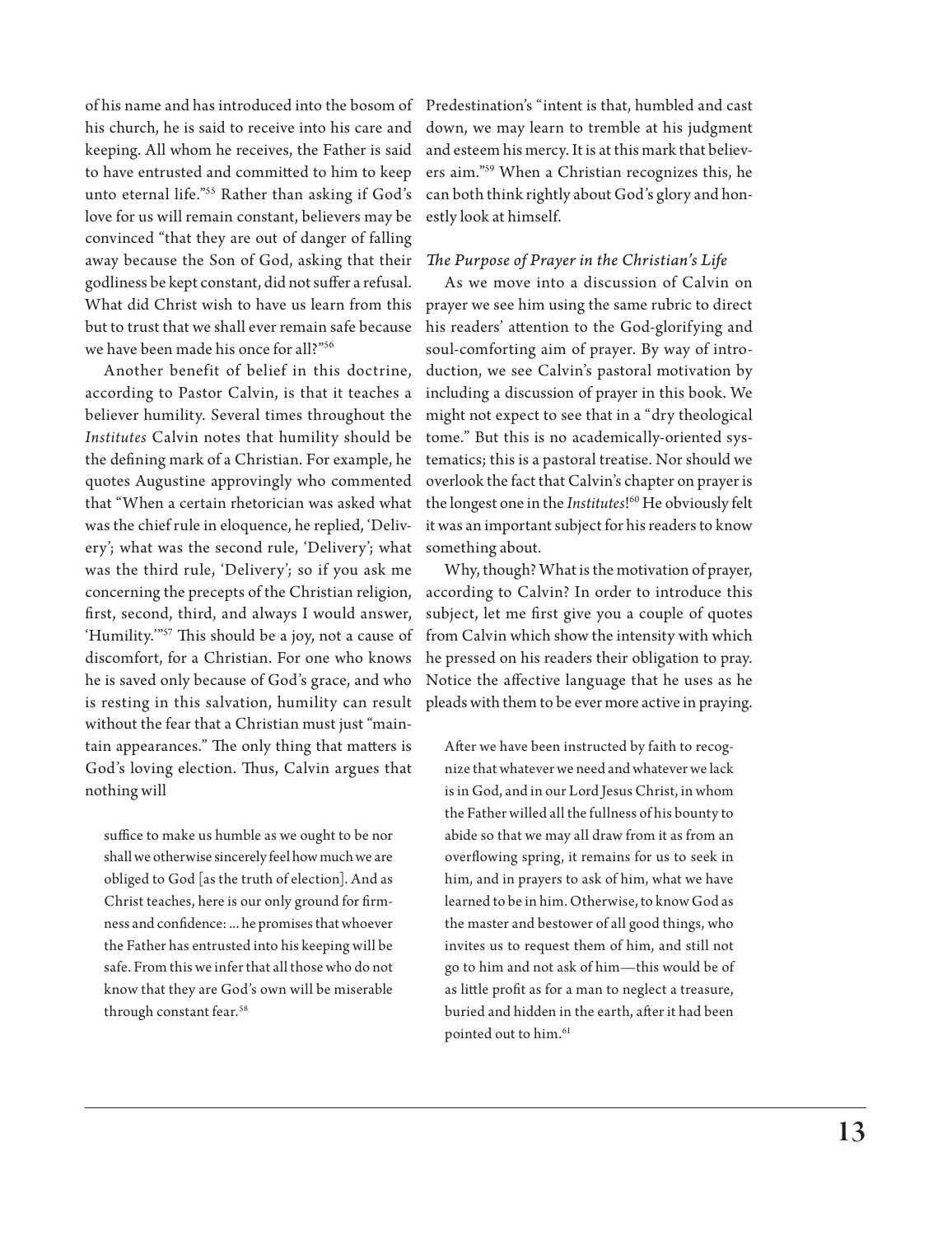#### Similarly, Calvin notes,

It is, therefore, by the *benefit of prayer* that we reach those *riches* which are laid up for us with the Heavenly Father. For there is a *communion* of men with God by which, having entered the heavenly sanctuary, they appeal to him *in person* concerning his promises in order to *experience*, where necessity demands, that what they believed was not vain, although he had promised it in word alone. *Therefore we see that to us nothing is promised to be expected from the Lord, which we are not also bidden to ask of him in prayers. So true it is that we dig up by prayer the treasures that were pointed out by the Lord's gospel, and which our faith has gazed upon*. 62

If I had more space, I would have liked to address the topic of Calvin's teaching on prayer because I think it is *very* insightful and challenging for evangelicals who have more of a doctrinal orientation. It is so helpful to remember that this same man also espoused double predestination! If you've never read the *Institutes* before, you can't do better than begin by reading Calvin on prayer.

Rather, I will address Calvin's pastoral vision regarding prayer. First of all, we see again that for Calvin one reason to pray was that it honored God as the sovereign Lord to whom his people looked for their every need. Prayer does not tell God anything he does not already know. Nor does it twist his arm to help us, as if he needed us to convince him to be good to us! No, God is glorified as we pray to him because in praying we acknowledge that he is the Sovereign with both the will and the power to help us.

We see this throughout Calvin's lengthy discussion. God is glorified, he says, when we pray because it reminds us of his sovereign providence in caring for us. $63$  In the act of prayer, "we give ourselves over to his care, and entrust ourselves to his providence, that he may feed, nourish, and preserve us."64 For this reason, then, we need to approach God reverently in prayer—in fact, Calvin labels this the first rule of prayer. We are not playing games but are coming to the King. So Calvin reminds us that "the only persons who duly and properly gird themselves to pray" are the ones who are "moved by God's majesty" when they come before him.<sup>65</sup> Our support when we come to God in prayer is his promises, not our merit. Again, this brings glory to God, "inasmuch as our prayers depend upon no merit of ours, but their whole worth and hope of fulfillment are grounded in God's promises, and depend upon them."66 The only worth of our prayers, the only hope of their being answered comes from God. He receives the honor in this. So, Calvin reminds his readers that in prayer "we should wish God to have the honor he deserves; men should never speak or think of him without the highest reverence."<sup>67</sup> As we remember to whom we pray, and why it is that we need to look outside of ourselves and come to him in the first place, God receives glory for being recognized by us as the Sovereign King.

But Calvin does not stop with that point. Scattered throughout his discussion of prayer is the second of his two emphases—Christians are comforted as we bring our concerns to God, whom we know can meet our needs. We already heard Calvin say, "It is, therefore, by the *benefit of prayer* that we reach those *riches* which are laid up for us with the Heavenly Father."68 Calvin stresses that our great comfort in prayer is that we come to God as our Father. Thus, he says, because we are certain of our adoption by God, "we embrace this great blessing with sure faith" and it plays itself out in our prayers.<sup>69</sup> "By the sweetness of this name, ['Father']," Calvin notes, "he frees us from all distrust, since no greater feeling of love can be found elsewhere than in the Father. Therefore he could not attest his own boundless love toward us with any surer proof than that fact that we are called 'children of God.'"70 It is for our comfort, then, that God adopts us as his children, and it is for our good that he grants us the privilege of prayer. In his comments on Jesus' first address in the Lord's Prayer, Calvin makes this striking conclusion: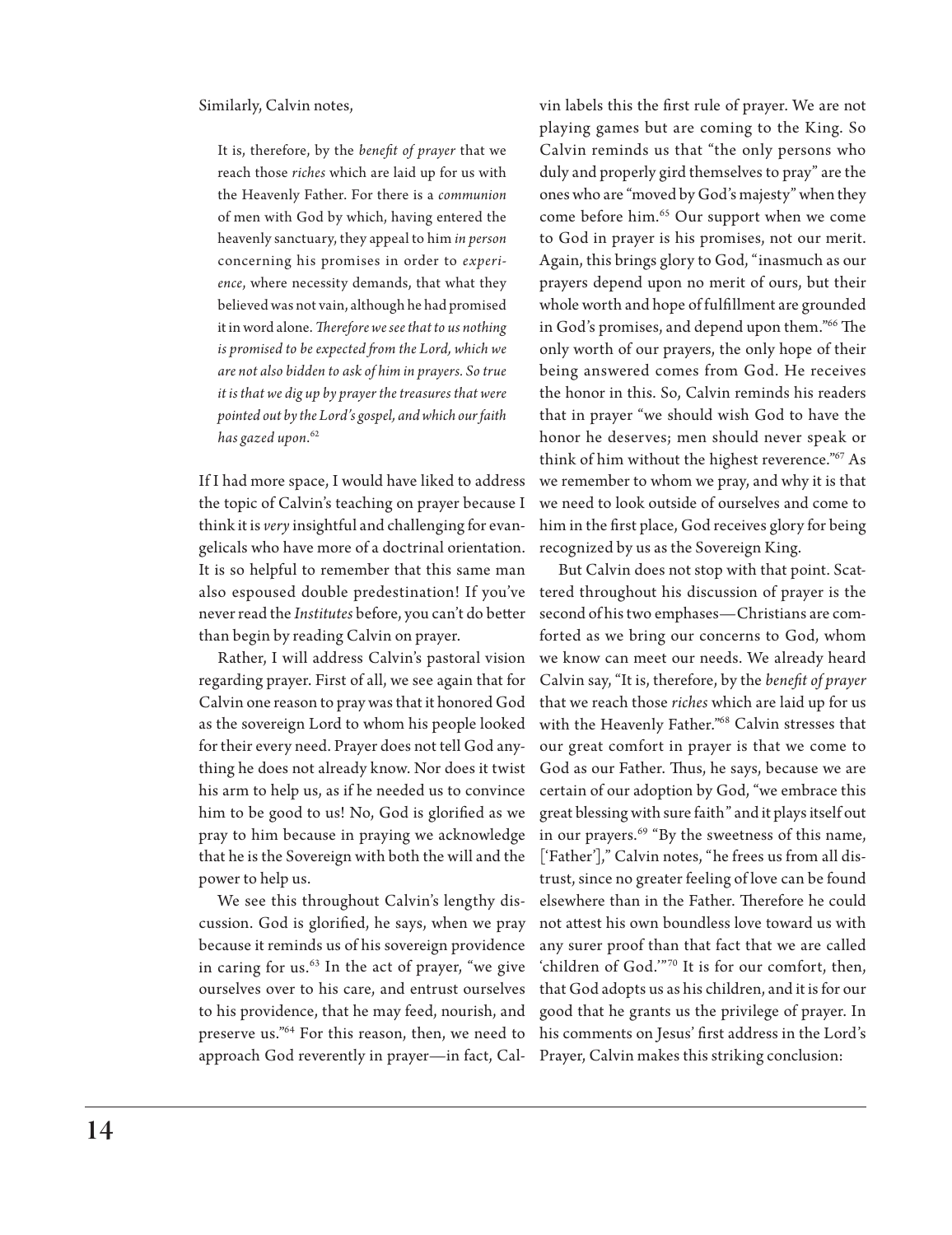To strengthen our assurance that he is this sort of father to us if we are Christians, he willed that we call him not only "Father" but explicitly "our Father." It is as if we addressed him: "O Father, who dost abound with great devotion toward thy children, and with great readiness to forgive, we thy children call upon thee and make our prayer, assured and clearly persuaded that thou bearest toward us only the affection of a father, although we are unworthy of such a father."71

Thus, because of the great comfort that comes with praying, and as a means to further our communion with our Heavenly Father, Pastor Calvin urges his readers—and us—to pray. I conclude by noting once again Calvin's affectionate language when speaking about this chief exercise of faith. He warns his readers that "the godly must particularly beware of presenting themselves before God to request anything unless they *yearn* for it with *sincere affection of heart*, and at the same time desire to obtain it from him."72 Affectionately, then, with an eye towards our comfort, we should pray.

#### **Conclusion**

By way of conclusion, I would like to make two applications in light of what I have said. First of all, I would urge you to read Calvin's *Institutes*. Not only is this year the 500<sup>th</sup> anniversary of Calvin's birth; it is also the  $450<sup>th</sup>$  anniversary of the publication of Calvin's final edition of his masterpiece. It is one of the very few works from the sixteenth century that is still important for us to read, today. If your desire—as I hope it is—is to glorify God, find comfort in Christ, and arrive safely in heaven, after reading the Bible, I don't know that you can do yourself any more good than to spend time *pondering*, being *affected* by, and *experiencing* the wonder of God's sovereignty and goodness as presented in the *Institutes*. (Remember Calvin's three perspectives of viewing the complexities of humanity.)

Second, for those of you whom God has called

to pastor Christ's church, I would urge you to evaluate Calvin's five-fold pastoral vision to see if it is biblical. If it is—and I am convinced it is then seek to model your pastoral duties on its foundation. There is so much in our culture, in our churches, and in ourselves (!) that works against our seeking to pastor in a God-honoring fashion. If Calvin can help us to honor the Lord and bring comfort to God's people more, then by all means let us use and profit from him.

#### **ENDNOTES**

1 These various quotes are from *Christian History* 5, no. 4 (1985): 2-3.

2 Jerome Bolsec, *Histoire de la vie, moeurs, actes, doctrines, constance et mort de Jean Calvin* (1577), 12; in *The Reformation: A Narrative History Related by Contemporary Observers and Participants* (ed. Hans J. Hillerbrand; Grand Rapids: Baker, 1978), 210.

 3A helpful survey of Calvin's pastoral ministry, drawn largely from his letters is found in Richard Stauffer, *The Humanness of John Calvin* (trans. George Shriver; Nashville: Abingdon, 1971), 72-93. Other useful resources include Ronald S. Wallace, *Calvin, Geneva and the Reformation: A Study of Calvin as Social Worker, Churchman, Pastor and Theologian* (Grand Rapids: Baker, 1988), 131-218; and W. Robert Godfrey, John Calvin: Pilgrim and Pastor (Wheaton: Crossway, 2009), 58-192.

4 For an overview of Calvin's numerous writings, including his pastoral compositions, see Wulfert de Greef, *The Writings of John Calvin: An Introductory Guide* (trans. Lyle D. Bierma; Grand Rapids: Baker, 1993). On Calvin's churchly orientation, see Timothy George, "Introduction," in *John Calvin and the Church: A Prism of Reform* (ed. Timothy George; Louisville, KY: Westminster/John Knox, 1990), 15-26. A wonderful treatment of Calvin's pastoral writings and his piety, including many selections from his writings, is Elsie Anne McKee, ed., *John Calvin: Writings on Pastoral Piety*, The Classics of Western Spirituality (New York: Paulist, 2001).

5 "Calvin's *Institutes of the Christian Religion* is undoubtedly a great work of theology and a demon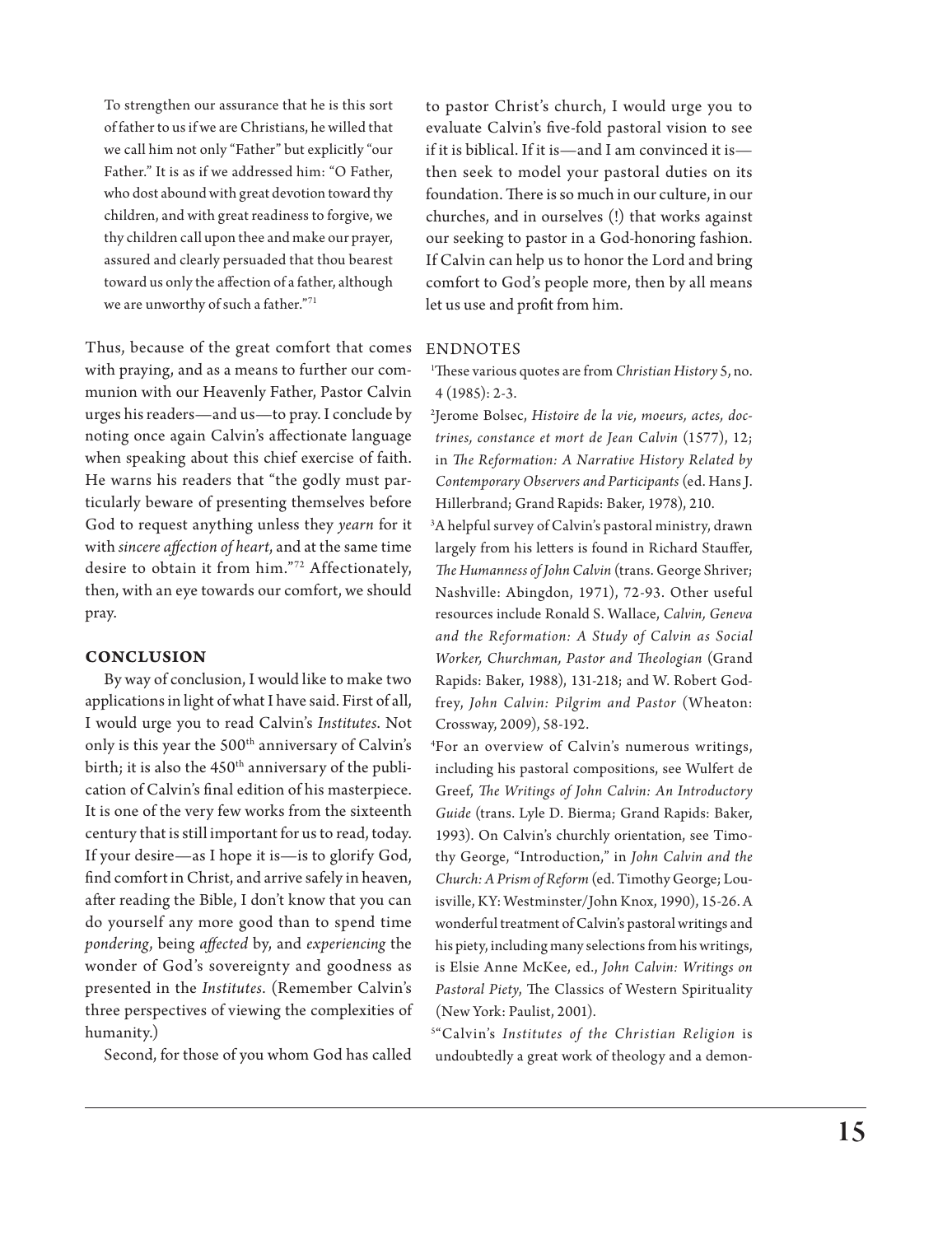stration that Calvin is one of the great theologians in the history of the church. But ever more the *Institutes*  demonstrate that Calvin is always the pastor stressing the essential elements of true religion" (Godfrey, *John Calvin*, 192).

6 E. G. Rupp helpfully notes about the *Institutes* that "it was much more than a theological compendium for the learned. This exposition of the economy of redemption was also a prospectus of the Church militant on earth, a handbook for Christian warriors" ("The Swiss Reformers and the Sects," in *The New Cambridge Modern History, Vol. 2: The Reformation, 1520-1559* [ed. G. R. Elton; Cambridge: Cambridge University, 1958], 117).

7 John Calvin, *Institutes of the Christian Religion* (ed. John T. McNeill; trans. Ford Lewis Battles; 2 vols.; Philadelphia: Westminster, 1960), 1.1.1; p. 35.

8 On Calvin's emphasis on piety, see Joel R. Beeke, "Calvin on Piety," in *The Cambridge Companion to John Calvin* (ed. Donald K. McKim; Cambridge: Cambridge University, 2004), 125-52. Also, note Timothy George, *Theology of the Reformers* (Nashville: Broadman, 1988), 189-91.

9 *Institutes* 1.2.1; p. 41.

10Ibid., 1.2.2; pp. 41-42.

11Ibid., 1.2.2; p. 43.

- <sup>12</sup>For a helpful overview of Calvin's spirituality, see James E. McGoldrick, "John Calvin, Practical Theologian: The Reformer's Spirituality," in *Reformed Spirituality: Communion with Our Glorious God* (ed. Joseph A. Pipa Jr. and J. Andrew Wortman; Taylors, SC: Southern Presbyterian, 2003), 43-60.
- <sup>13</sup>*Institutes* 2.8.16; p. 382.
- 14Ibid., 3.20.41; p. 904.
- <sup>15</sup>Ibid., 2.2.6; p. 262.
- <sup>16</sup>Ibid., 1.5.7; p. 60.
- <sup>17</sup>For a very helpful survey of Calvin's view of humanity's sin see Michael S. Horton, "A Shattered Vase: The Tragedy of Sin in Calvin's Thought," in *A Theological Guide to Calvin's Institutes: Essays and Analysis* (ed. David W. Hall and Peter A. Lillback; Phillipsburg, NJ: P & R, 2008), 151-67. Also see George, *Theology of the Reformers*, 213-16.
- <sup>18</sup>*Institutes* 4.17.6; p. 1367.

19Ibid., 3.2.7; p. 551. On Calvin's teaching on the work of Christ and the importance of faith see George, *Theology of the Reformers*, 219-28; Robert A. Peterson, "Calvin on Christ's Saving Work," in *A Theological Guide to Calvin's Institutes*, 226-47; and Joel R. Beeke, "Appropriating Salvation: The Spirit, Faith and Assurance, and Repentance," in *A Theological Guide to Calvin's Institutes*, 270-300.

20See Herman J. Selderhuis, *John Calvin: A Pilgrim's Life* (trans. Albert Grootjes; Downers Grove, IL: Inter Varisty, 2009) for a useful biographical study of Calvin built around the theme of the life of the Christian as the journey of a pilgrim.

<sup>21</sup>*Institutes* 2.9.3; p. 426. 22Ibid., 3.25.5; p. 995.

23Ibid., 3.25.2, 1; pp. 989, 988.

- 24Ibid., 3.25.11; p. 1007.
- 25Ibid., 3.25.5; p. 996.

26Ibid., 3.25.12; pp. 1007-08.

27See George, *Theology of the Reformers*, 241-44.

<sup>28</sup>*Institutes* 1.14.4; p. 164.

29Ibid., 3.4.12; p. 637.

30Ibid., 4.1.5; p. 1017.

31Ibid., 4.1.5; p. 1018.

32Ibid., 4.3.11; p. 1063.

- 34Ibid., 4.3.11; p. 1063.
- 35Ibid., 1.16.4; p. 202. See George, *Theology of the Reformers*, 204-13; and Joseph A. Pipa Jr., "Creation and Providence," in *A Theological Guide to Calvin's Institutes*, 123-50.

<sup>36</sup>*Institutes* 1.16.6; p. 205.

- 37Ibid., 1.16.3; p. 200.
- 38Ibid., 1.18.2; p. 232.
- 39Ibid., 1.16.3; p. 200.
- 40Ibid., 1.18.4; p. 237.
- 41Ibid., 1.17.3; p. 215.

42Ibid., 1.16.5; p. 204.

- 43Ibid., 1.17.8; p. 221.
- 44Ibid., 1.17.7; p. 219.
- 45Ibid., 1.2.2; p. 43.
- 46See George, *Theology of the Reformers*, 231-34; and R. Scott Clark, "Election and Predestination: The Sovereign Expressions of God," in *A Theological Guide to Calvin's Institutes*, 90-122.

<sup>33</sup>Ibid., 4.3.12; p. 1063.